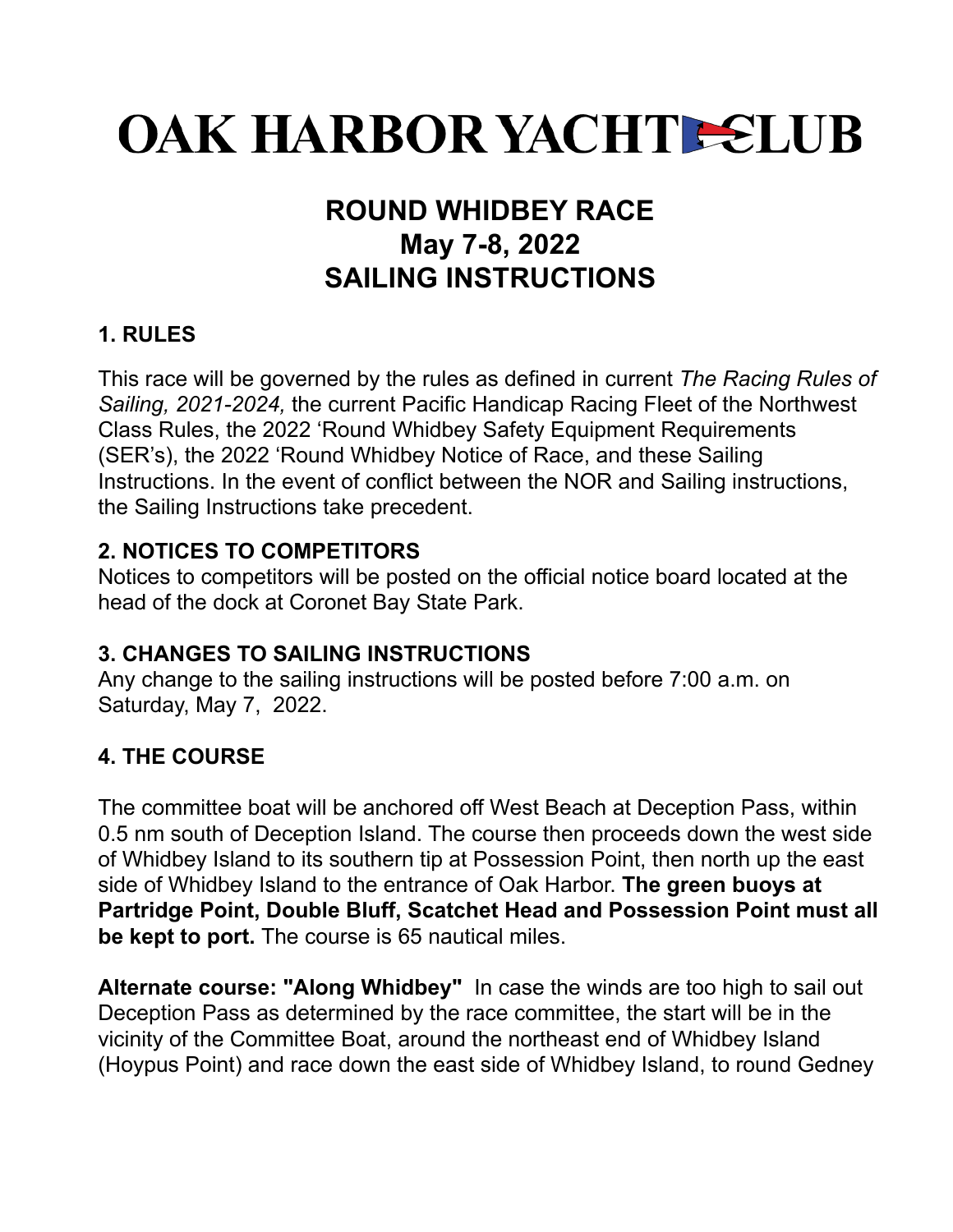Island in either direction and return to the posted finish line. The distance is approximately 54 nautical miles.

#### **5. THE START**

The start line will be between an orange flag on the Committee Boat and an orange or yellow inflatable mark within 200 yards of the Committee Boat. The starting area will be within 0.5 nm south of Deception Island.

The start sequence shall be in accordance with RRS 26 with the warning signal at 9:00 a.m.

#### **6. THE FINISH**

The finish line is between an anchored Race Committee Boat and the Coast Guard buoy G-5 at the entrance to Oak Harbor. If finishing at night, shine light on sail number for identification by the Committee Boat. Notify the committee boat approximately 15 minutes from the finish by radio (channel 72). In the unlikely event that there is no Committee Boat on station at the finish, record your finish time in GPS time when buoy G-5 bears 250 degrees magnetic.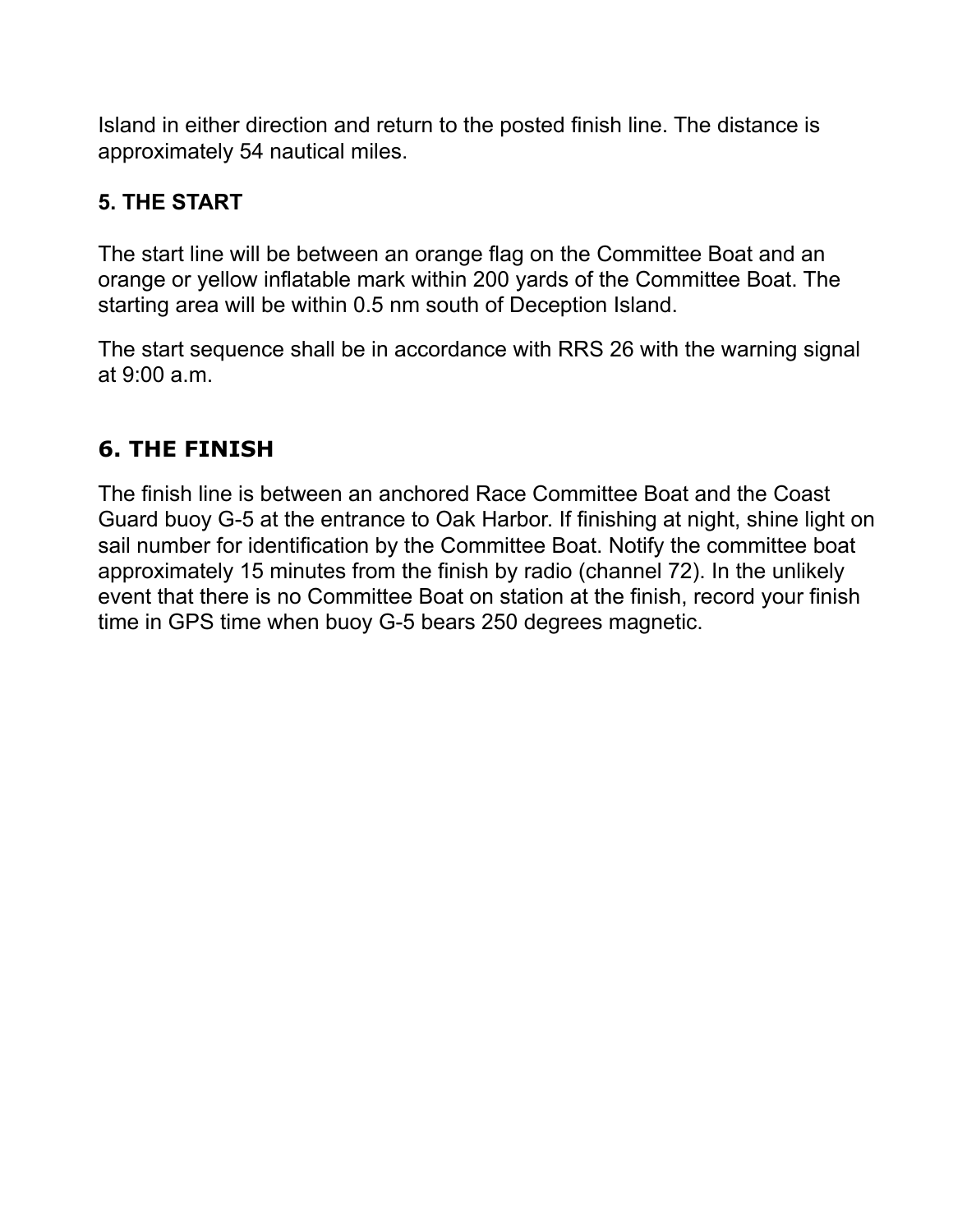

#### **7. HALFWAY POINT**

After leaving Scatchet Head buoy to port, record your GPS time when crossing 122 26.00' W longitude. This time will be used for "Whidbey Sprint" results and will also be used to constitute a race in the event no boat in a class finishes the full course. Call or text this time to **360-202-1401.** We suggest sending a photo or screenshot of the GPS showing position and time.

#### **8. TIME LIMITS**

Yachts not finishing the full course prior to 3:00 p.m. Sunday, May 8, 2022 will be considered DNF. If no boats finish the full course within the time limit, places will be awarded based on corrected times at the halfway point.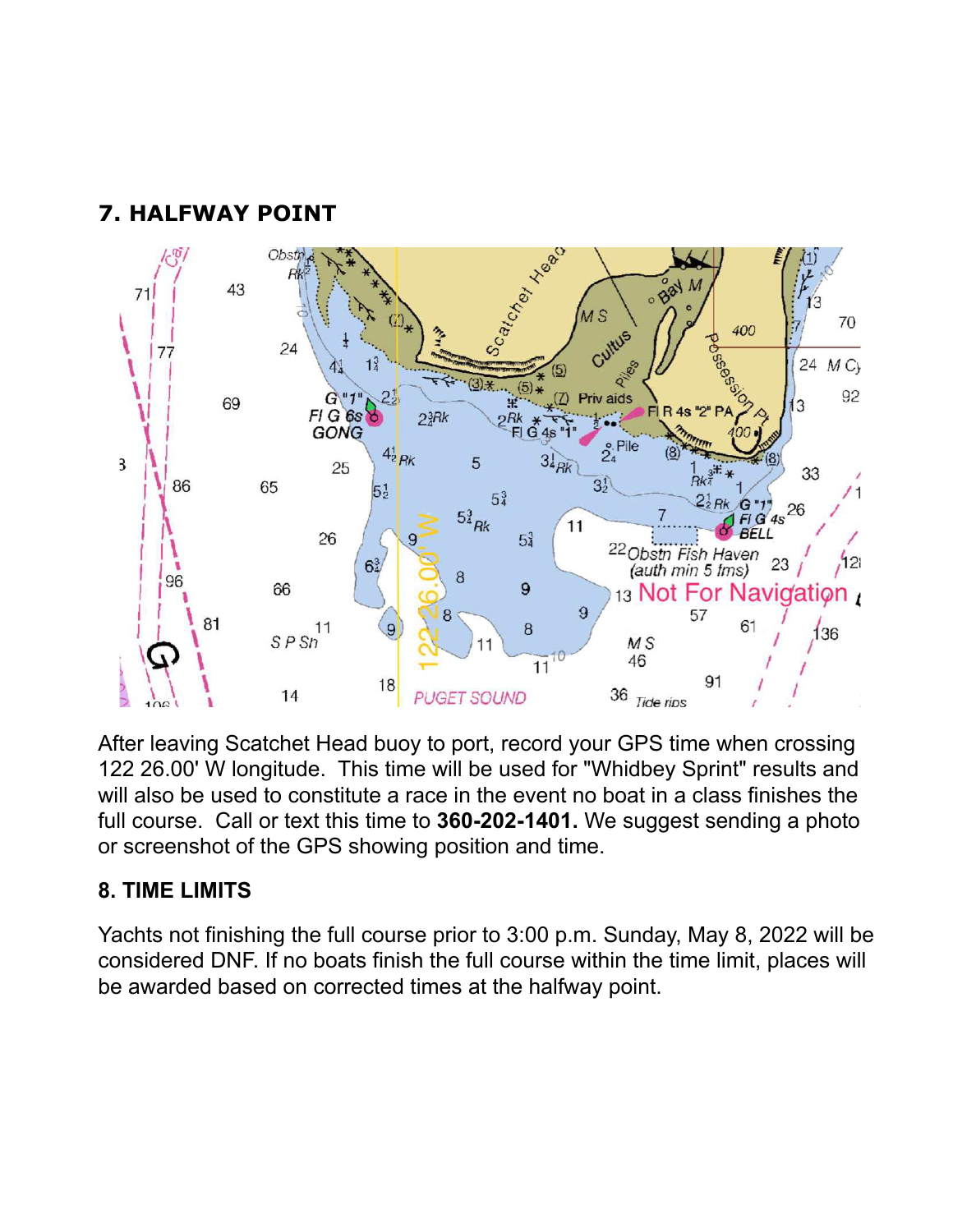#### **9. PROTESTS AND REQUESTS FOR REDRESS**

Protest forms must be filed with the race committee no later than 4:00 p.m. Sunday May 8, 2022, and by contacting the Race Committee on VHF 72.

#### **9.1. ALTERNATE PENALTIES**

A boat may take a One-Turn Penalty in accordance with RRS 44.2 when she may have broken one or more rules of Part 2 or has hit a mark in an incident while racing. This changes RRS 44.1.

#### **10. SCORING**

Scoring will be by lowest corrected time in each class, using time on distance (65 nautical miles for complete course). The shortened course scoring will be calculated using time on distance (36 nautical miles).

#### **11. SAFETY REGULATIONS**

**A boat that retires from a race shall notify the race committee as soon as possible,** by radio (channel 72) or by calling the race committee at **360-202-1401**. Other boats shall relay notice of withdrawal to the committee boat if communications difficulties are encountered.

Any boat interfering with commercial traffic in the shipping lanes may be disqualified. All boats will have aboard navigational charts of the course, marked with Vessel Traffic System (VTS) shipping lanes and buoys marked, on the west side of Whidbey Island.

Entrants shall meet the following eligibility requirements:

(a) All yachts must have a current valid PHRF/NW rating or be assigned a "Windseeker" rating by the OHYC handicapper.

(b) All yachts competing in the Round Whidbey Race will be required to meet the 2022 'Round Whidbey Safety Equipment Requirements.

(c) Participants must comply with the USCG traffic separation scheme regulations and Puget Sound Sailboat Safety Regulations, and are required to monitor channel 14 and 5A as appropriate while transiting vessel traffic zones

(d) Yachts will carry a minimum of **two** persons (no single-handing).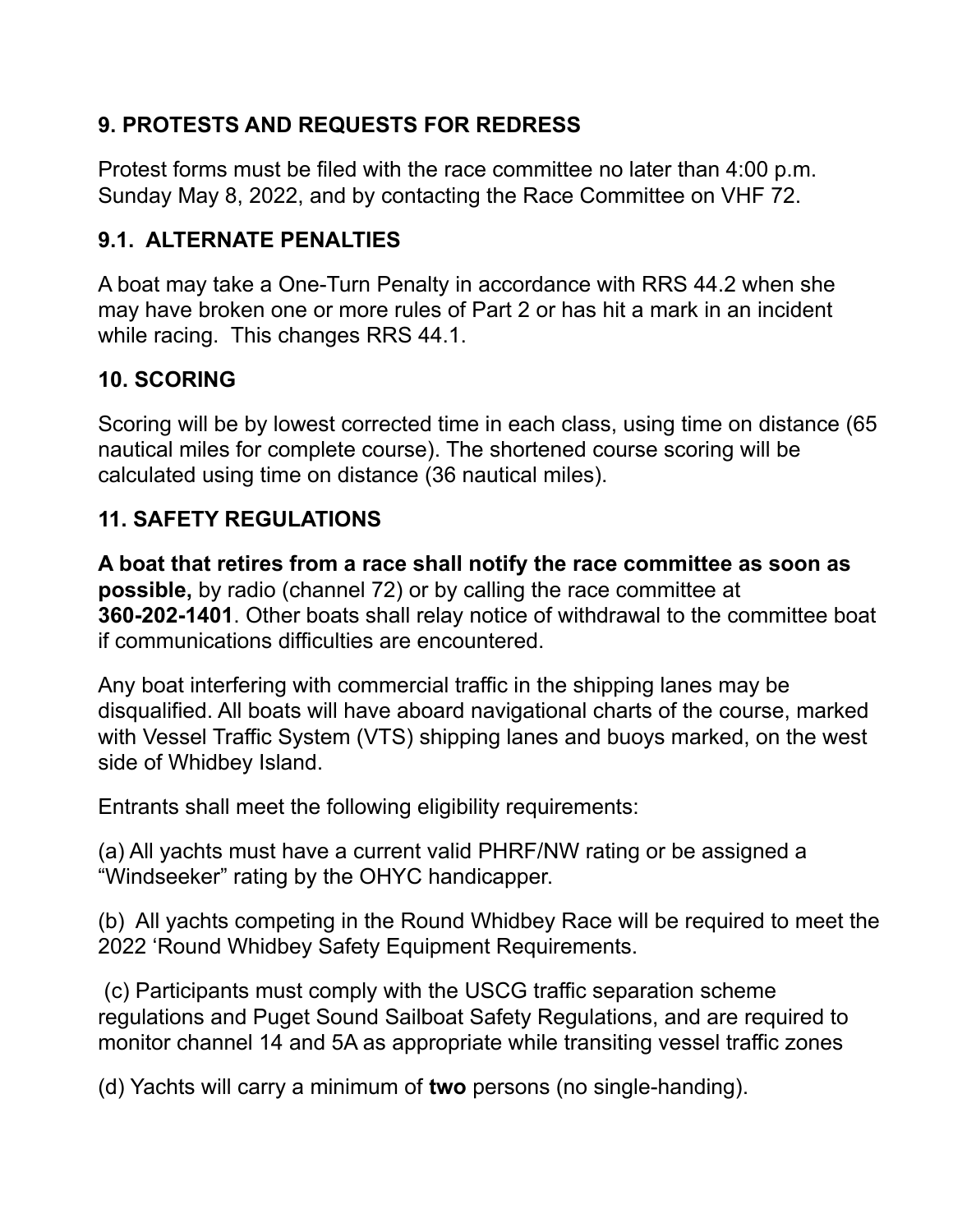#### **SPECIAL SAILBOAT SAFETY REGULATIONS**

Introduction: We must share Puget Sound with its commercial traffic, including many deep-water vessels and long tows. It is sobering to note that, if your boat is one mile dead ahead of a freighter coming down the Sound at normal speed, and the freighter's helm is put hard over to avoid you, the freighter's bow will miss you, but her stern will not! Obviously, this implies that early and decisive action is required to keep your boat out of the path of a large oncoming vessel or tow.

1. Yachts must not sail across a towline, too close ahead, or too close alongside commercial traffic. Deep-water vessels have limited ability to change course and speed. Barges under tow can yaw unexpectedly well out to the side at speeds essentially the same as they are being towed. Yachts should not pass less than ONE mile ahead and 1/4 mile to the side of large vessels

2. Rule 10 of the International and Inland Rules to Prevent Collisions at Sea (COLREGS) requires that no power driven vessel less than 20 meters (66 feet) in length, and no sailing vessel (of any size) may impede the safe passage of a power driven vessel following a Vessel Traffic System (VTS) Lane. Rule 9 of COLREGS requires that no power vessel of less than 20 meters (66 feet) in length and no sailing vessel (any length) shall impede the safe passage of any vessel, which can navigate only within a narrow channel or fairway. Puget Sound can be considered a "narrow channel" for most large commercial traffic. "Impede" means cause to alter speed or course or to take evasive action. Yachts in or near the VTS lanes must monitor VHF channel 14 for vessel safety communications.

3. A yacht in a position where it may impede commercial traffic must exit from the "danger area" immediately, under auxiliary power if necessary. If power is used, it must be reported to the Race Committee at the finish line. A written report must be made on a protest form, showing the location, time, duration of power use, speed, direction of exit, and that the competitive position of the yacht was not improved. If the last item cannot be demonstrated adequately, a time penalty may be imposed. (Redress is not given for time spent, under power or otherwise, avoiding commercial shipping.)

4. Radar reflectors shall be flown at least 13 feet above the waterline at all times when racing in impaired visibility.

5. Navigation lights must be shown between sunset and sunrise as required by the International Rules of the Road.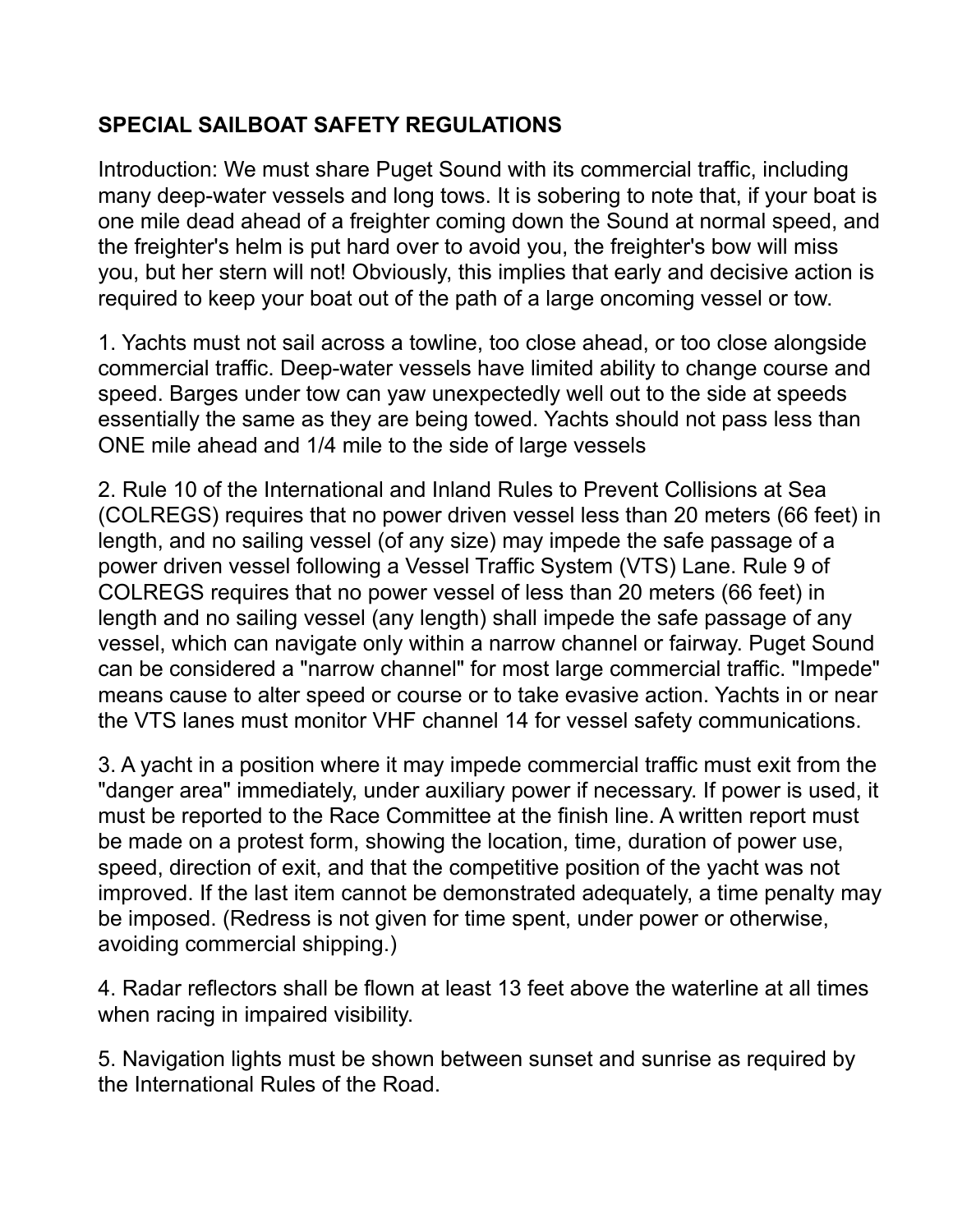6. Observed and/or reported violations of the safety regulations may be protested. The Race Committee shall have the option of issuing a "warning" when deemed appropriate. Warnings are recorded and may be considered when judging any future reports.

#### **12. USE OF ENGINE**

Use of engine for thrust is prohibited while racing except:

- (a) To help another vessel in distress.
- (b) To avoid impeding commercial traffic.
- (c) To avoid an imminent grounding.

If power is used, it must be reported to the Race Committee at the finish line. Also, a written report must be made on a protest form, showing the location, time, duration of power use, speed, direction of exit and that the competitive position of the yacht was not improved. If the last item cannot be demonstrated adequately, a time penalty may be imposed.

#### **13. RADIO COMMUNICATIONS**

The Race committee will monitor channel 72. All racing boats will check in with Race Committee prior to the warning signal either by radio or by coming close astern the Committee Boat. While racing, boats will monitor channel 16. Channel 5a will be monitored while boats are in the shipping/ferry lanes north of Bush Point and channel 14 south of Bush Point.

#### **14. DISCLAIMER OF LIABILITY**

Competitors participate in the regatta entirely at their own risk. The organizing authority, its directors, staff or volunteers will not accept any liability for material damage or personal injury or death sustained in conjunction with, prior to, during, or after the regatta.

#### **15. INSURANCE**

Each participating boat shall be insured with valid third-party liability insurance with a minimum cover of \$300,000.